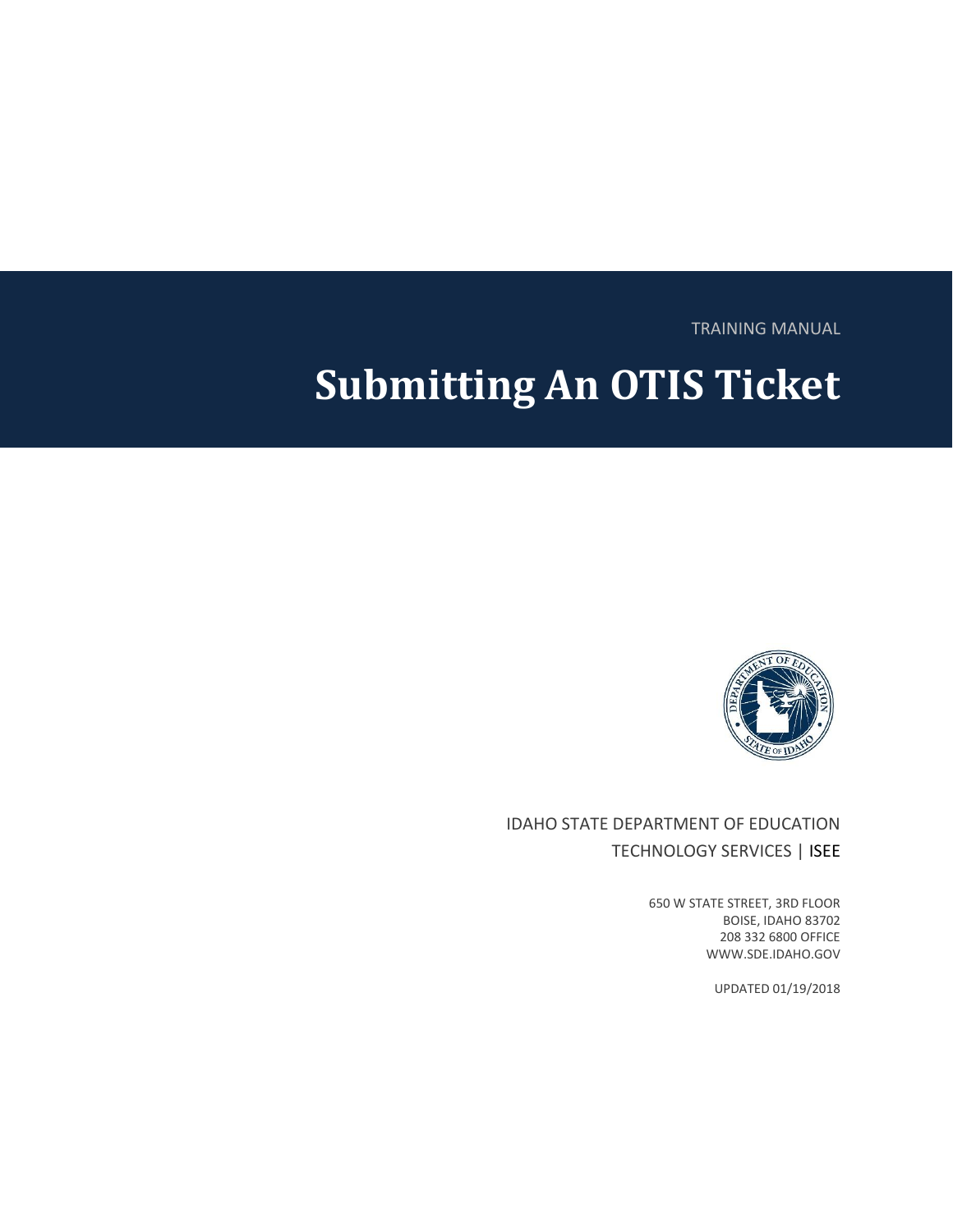## **TABLE OF CONTENTS**

| Superintendent, Superintendent's Designee, or Technology Director 4 |  |
|---------------------------------------------------------------------|--|
|                                                                     |  |
|                                                                     |  |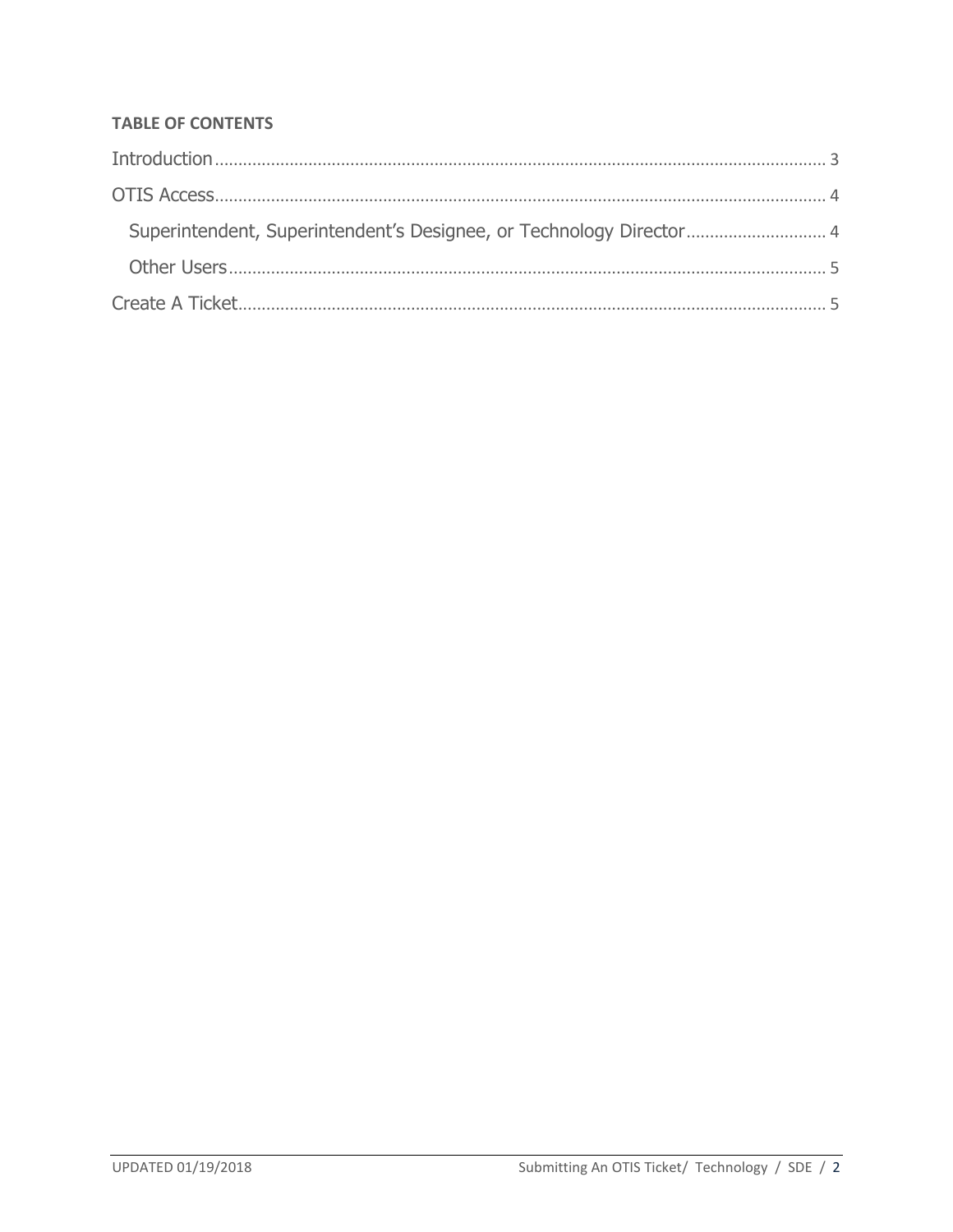## <span id="page-2-0"></span>**INTRODUCTION**

The purpose of the Online Tool for IT Support (OTIS) is to help the SDE Technology Services Department provide better service in responding to technical issues and to facilitate the communication of Personally Identifiable Information (PII) securely.

In order to ensure student and staff security, changes to student and staff demographics (such as name changes) must be submitted via OTIS. Once your district permission has been established by SDE Support, individuals can be given access by the person(s) in your district with Admin Tool assignment rights. Once provisioned, "OTIS - Online Tool for IT Support" will be listed under *My Applications* in the ISEE portal.

The district Superintendent, the Superintendent's designee and the Technology Director are provisioned by the SDE to the OTIS application and may assign access to other district personnel in the Admin Tool.

Users may create their own OTIS tickets or they may have the SDE IT team create tickets for them. Once tickets have been created, users can monitor their progress and add additional notes or attachments.

This system is for use by SDE employees and designated District Users only. Other users should contact the Director of the [Program](http://www.sde.idaho.gov/site/programs.htm) they are working on for usage assistance or the IT Support Desk [\(support@sde.idaho.gov\)](mailto:support@sde.idaho.gov) for technical assistance.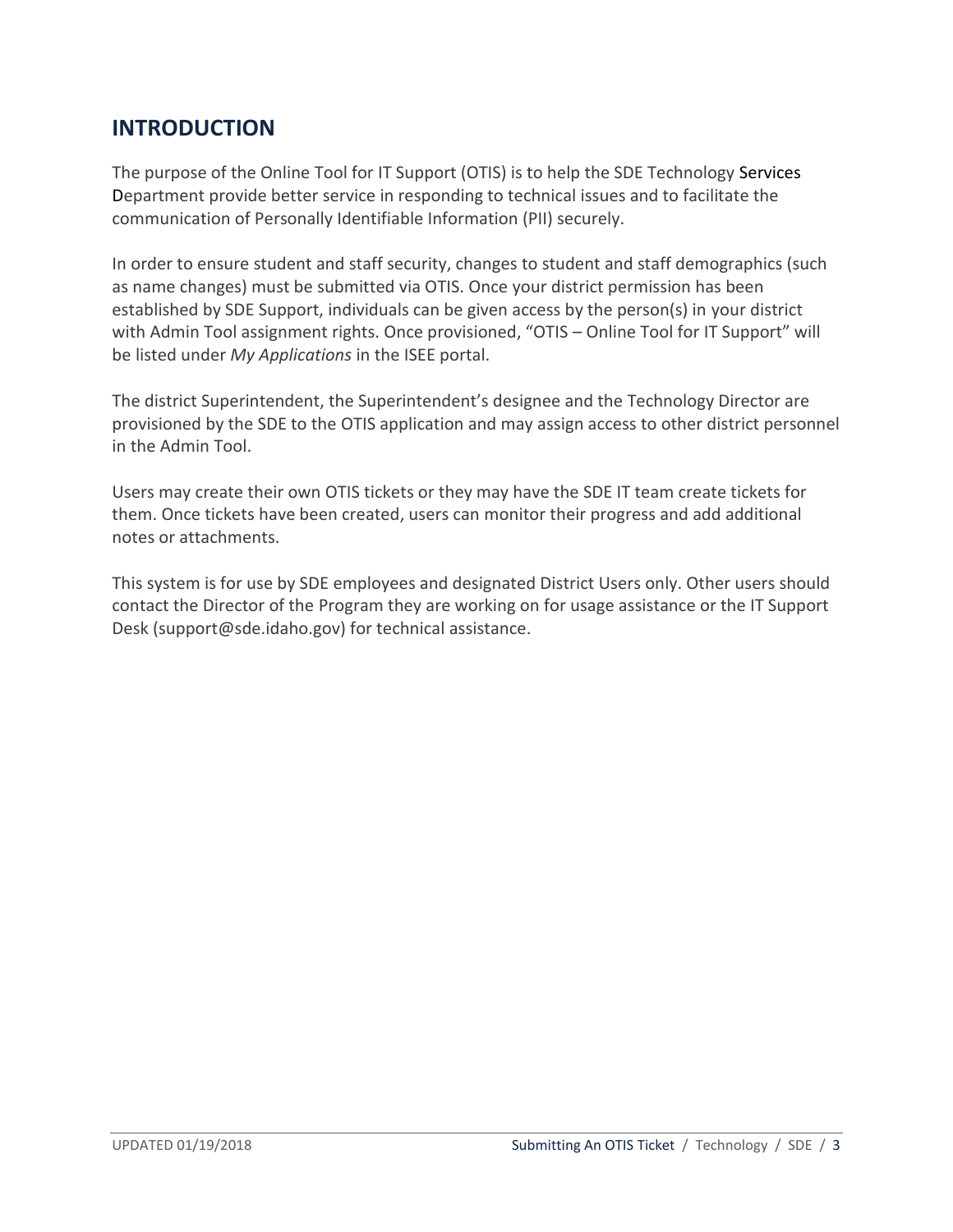# <span id="page-3-0"></span>**OTIS ACCESS**

### <span id="page-3-1"></span>Superintendent, Superintendent's Designee, or Technology Director

The district Superintendent, the Superintendent's designee and the Technology Director are provisioned by SDE to assign OTIS access to district personnel.

To assign access to other district personnel

- Login to the SDE Applications Portal
- Click on the Admin Tool tile
- Click User Roles
- Type the district name and select from drop down list

The OTIS.User role can be found under the Idaho State section. (If the role is not visible, please contact: [support@sde.idaho.gov](mailto:support@sde.idaho.gov) to enable.)

#### *Admin Tool Roles*

| <b>IDAF</b>                                 |                                                                                                                                                             |
|---------------------------------------------|-------------------------------------------------------------------------------------------------------------------------------------------------------------|
|                                             | STEPPING STONES LEARNING CENTER District (626) Roles                                                                                                        |
|                                             | Note: To add a user to a role, start typing in their email/username and select from the drop down list. Roles CANNOT be assigned to a person's Common Name, |
|                                             |                                                                                                                                                             |
| <b>Academics</b>                            |                                                                                                                                                             |
| <b>O</b> Business Manager                   |                                                                                                                                                             |
| <b>O</b> Child Count User                   |                                                                                                                                                             |
| <b>O</b> Child Count Legacy                 |                                                                                                                                                             |
| <b>O Assessment Monitoring Submitter</b>    |                                                                                                                                                             |
| AYP Test Coordinator                        |                                                                                                                                                             |
| <b>O</b> Curriculum Director                |                                                                                                                                                             |
| Superintendent                              |                                                                                                                                                             |
| <b>O</b> ERI Coordinator                    |                                                                                                                                                             |
| <b>Delegate for District Superintendent</b> |                                                                                                                                                             |
| O Technology Directors                      |                                                                                                                                                             |
| <b>O</b> RunDistrictBicReport               |                                                                                                                                                             |
| O Attend/Enroll Report Verifier             |                                                                                                                                                             |
| <b>O</b> Staffing Verifier                  |                                                                                                                                                             |
| O IDLP School Counselor                     |                                                                                                                                                             |
| O Parent/Guardian Association Manager       |                                                                                                                                                             |
| O AdvancedOps.District                      |                                                                                                                                                             |
| AdvancedOps.DistrictManagement              |                                                                                                                                                             |
| <b>O</b> SDFS User                          |                                                                                                                                                             |
| O AdvancedOps.BusinessManager               |                                                                                                                                                             |
| <b>O ADEA District User</b>                 |                                                                                                                                                             |
| <b>O</b> EDUID                              |                                                                                                                                                             |
| <b>O</b> Cohort Grad Appeal Submitter       |                                                                                                                                                             |
| O TestincidentLog.DistrictReviewer          |                                                                                                                                                             |
| O TestincidentLog.Proctor                   |                                                                                                                                                             |
| <b>O</b> Compliance Tracking District       |                                                                                                                                                             |
| <b>Idaho State</b>                          |                                                                                                                                                             |
| O OTIS.User                                 |                                                                                                                                                             |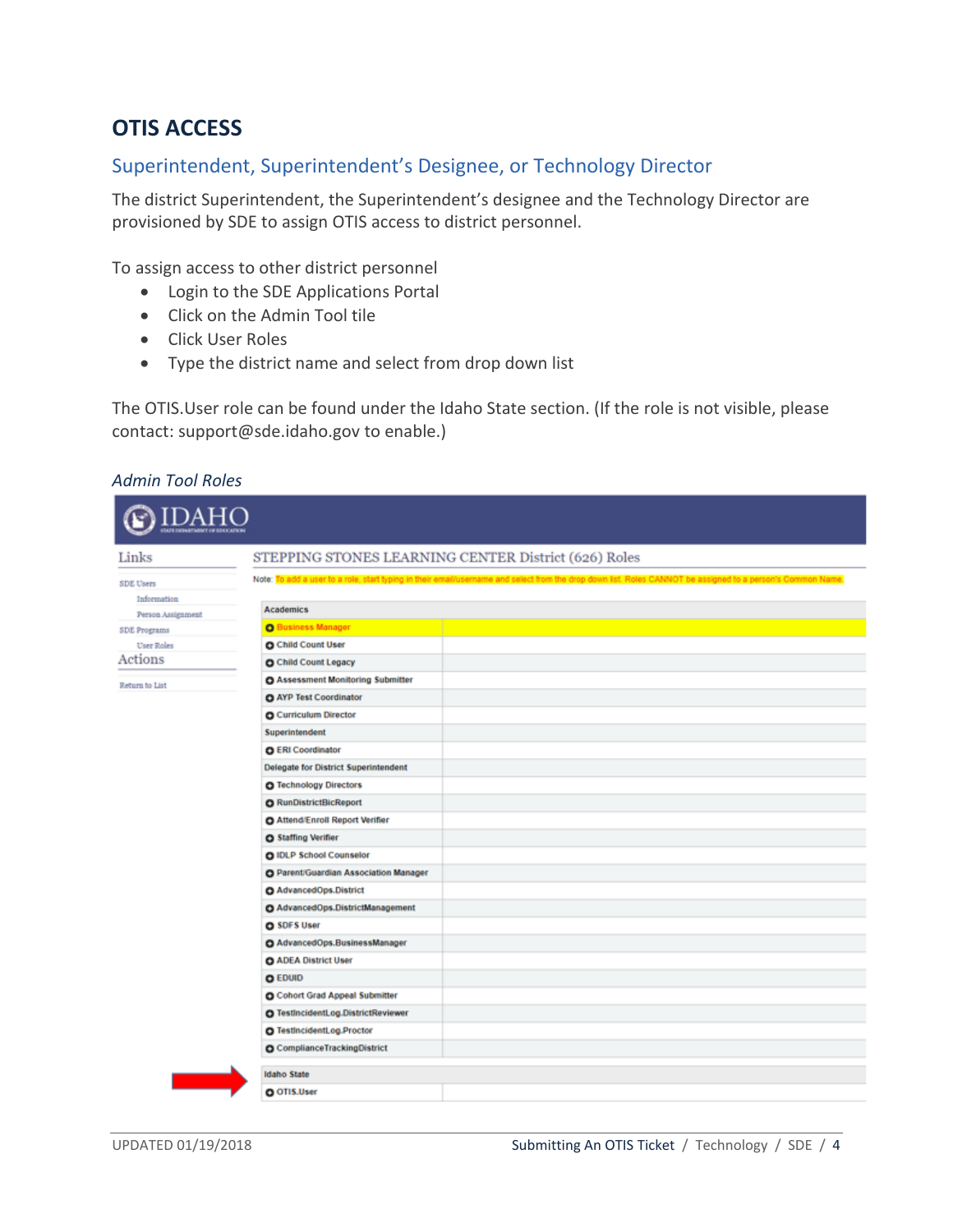### <span id="page-4-0"></span>Other Users

<span id="page-4-1"></span>Contact the district Superintendent, the Superintendent's designee and the Technology Director for access to OTIS.

## **CREATE A TICKET**

Once provisioned, navigate to the SDE Applications Portal and login.

- Click on the OTIS tile
- Click "Create A Ticket"

*OTIS Homepage*



The Requester information is prepopulated in the "Create A Ticket" window. (See the example below)

- Click the radio button next to the appropriate Priority level
- Select the Ticket Type
	- o Select ISEE for name, gender, and/or date of birth change (DOB) corrections, resubmittal and other data requests
	- o Select Web App for issues with an SDE website or Application
- Select the Action/Issue